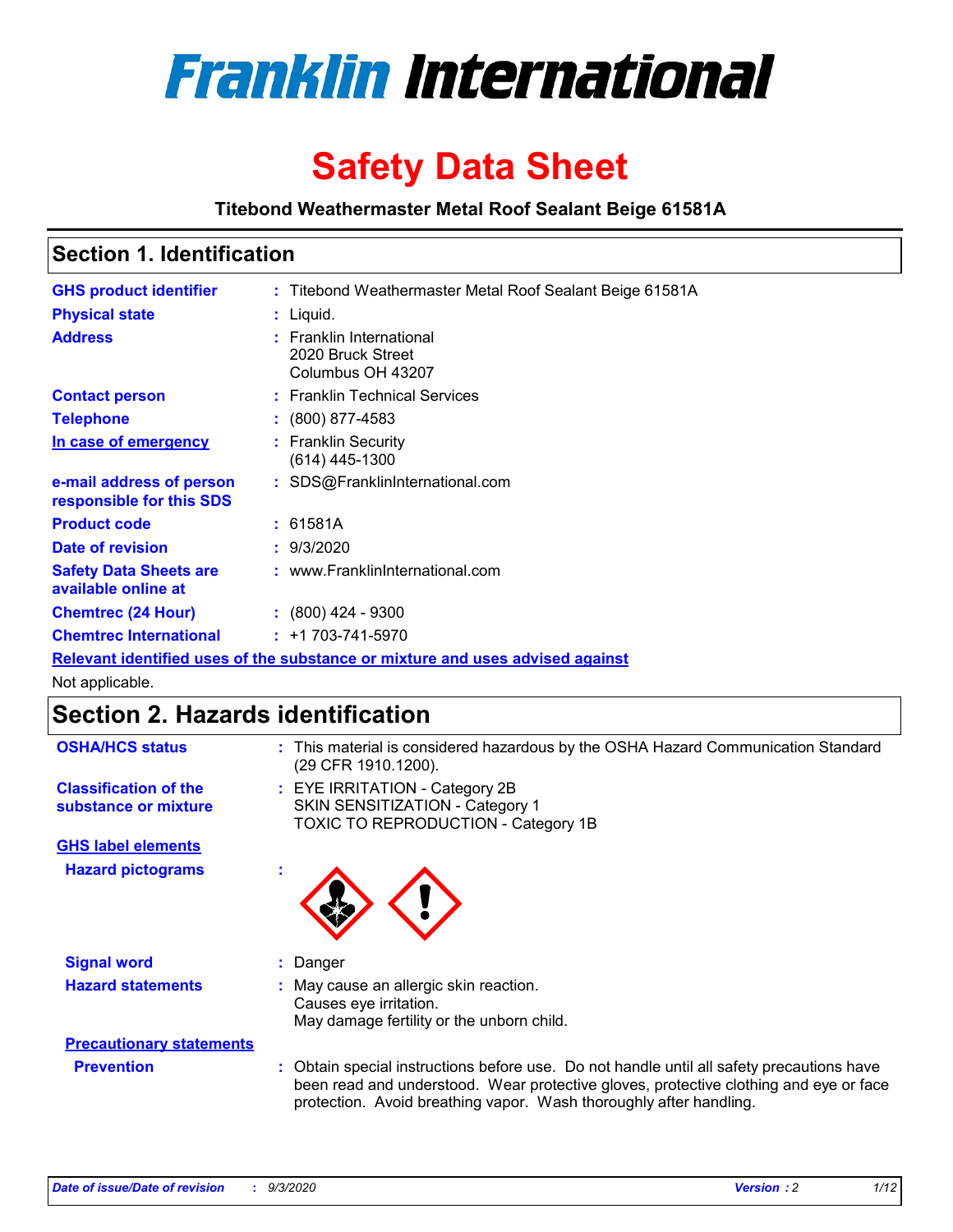### **Section 2. Hazards identification**

| <b>Response</b>                            | : IF exposed or concerned: Get medical advice or attention. Wash contaminated clothing<br>before reuse. IF ON SKIN: Wash with plenty of water. IF IN EYES: Rinse cautiously<br>with water for several minutes. Remove contact lenses, if present and easy to do.<br>Continue rinsing. If eye irritation persists: Get medical advice or attention. |
|--------------------------------------------|----------------------------------------------------------------------------------------------------------------------------------------------------------------------------------------------------------------------------------------------------------------------------------------------------------------------------------------------------|
| <b>Storage</b>                             | : Store locked up.                                                                                                                                                                                                                                                                                                                                 |
| <b>Disposal</b>                            | : Dispose of contents and container in accordance with all local, regional, national and<br>international regulations.                                                                                                                                                                                                                             |
| <b>Hazards not otherwise</b><br>classified | : Product generates methanol during cure.                                                                                                                                                                                                                                                                                                          |

# **Section 3. Composition/information on ingredients**

| <b>Substance/mixture</b> |  | $:$ Mixture |
|--------------------------|--|-------------|
|--------------------------|--|-------------|

| <b>Ingredient name</b>       | $\frac{9}{6}$ | <b>CAS number</b> |
|------------------------------|---------------|-------------------|
| 3-aminopropyltriethoxysilane | ≤3            | 919-30-2          |
| Dibutyltin dilaurate         | ∣≤0.3         | 77-58-7           |

Any concentration shown as a range is to protect confidentiality or is due to batch variation.

**There are no additional ingredients present which, within the current knowledge of the supplier and in the concentrations applicable, are classified as hazardous to health or the environment and hence require reporting in this section.**

**Occupational exposure limits, if available, are listed in Section 8.**

### **Section 4. First aid measures**

| <b>Description of necessary first aid measures</b> |                                                                                                                                                                                                                                                                                                                                                                                                                                                                                                                                                                                                                                                                                                                                                                           |
|----------------------------------------------------|---------------------------------------------------------------------------------------------------------------------------------------------------------------------------------------------------------------------------------------------------------------------------------------------------------------------------------------------------------------------------------------------------------------------------------------------------------------------------------------------------------------------------------------------------------------------------------------------------------------------------------------------------------------------------------------------------------------------------------------------------------------------------|
| <b>Eye contact</b>                                 | : Immediately flush eyes with plenty of water, occasionally lifting the upper and lower<br>eyelids. Check for and remove any contact lenses. Continue to rinse for at least 10<br>minutes. If irritation persists, get medical attention.                                                                                                                                                                                                                                                                                                                                                                                                                                                                                                                                 |
| <b>Inhalation</b>                                  | : Remove victim to fresh air and keep at rest in a position comfortable for breathing. If<br>not breathing, if breathing is irregular or if respiratory arrest occurs, provide artificial<br>respiration or oxygen by trained personnel. It may be dangerous to the person providing<br>aid to give mouth-to-mouth resuscitation. Get medical attention. If unconscious, place<br>in recovery position and get medical attention immediately. Maintain an open airway.<br>Loosen tight clothing such as a collar, tie, belt or waistband. In case of inhalation of<br>decomposition products in a fire, symptoms may be delayed. The exposed person may<br>need to be kept under medical surveillance for 48 hours.                                                       |
| <b>Skin contact</b>                                | : Wash with plenty of soap and water. Remove contaminated clothing and shoes. Wash<br>contaminated clothing thoroughly with water before removing it, or wear gloves.<br>Continue to rinse for at least 10 minutes. Get medical attention. In the event of any<br>complaints or symptoms, avoid further exposure. Wash clothing before reuse. Clean<br>shoes thoroughly before reuse.                                                                                                                                                                                                                                                                                                                                                                                     |
| <b>Ingestion</b>                                   | : Wash out mouth with water. Remove dentures if any. Remove victim to fresh air and<br>keep at rest in a position comfortable for breathing. If material has been swallowed and<br>the exposed person is conscious, give small quantities of water to drink. Stop if the<br>exposed person feels sick as vomiting may be dangerous. Do not induce vomiting<br>unless directed to do so by medical personnel. If vomiting occurs, the head should be<br>kept low so that vomit does not enter the lungs. Get medical attention. Never give<br>anything by mouth to an unconscious person. If unconscious, place in recovery position<br>and get medical attention immediately. Maintain an open airway. Loosen tight clothing<br>such as a collar, tie, belt or waistband. |
| Most important symptoms/effects, acute and delayed |                                                                                                                                                                                                                                                                                                                                                                                                                                                                                                                                                                                                                                                                                                                                                                           |
| <b>Potential acute health effects</b>              |                                                                                                                                                                                                                                                                                                                                                                                                                                                                                                                                                                                                                                                                                                                                                                           |
| <b>Eye contact</b>                                 | : May cause eye irritation.                                                                                                                                                                                                                                                                                                                                                                                                                                                                                                                                                                                                                                                                                                                                               |
| <b>Inhalation</b>                                  | : No known significant effects or critical hazards.                                                                                                                                                                                                                                                                                                                                                                                                                                                                                                                                                                                                                                                                                                                       |
|                                                    |                                                                                                                                                                                                                                                                                                                                                                                                                                                                                                                                                                                                                                                                                                                                                                           |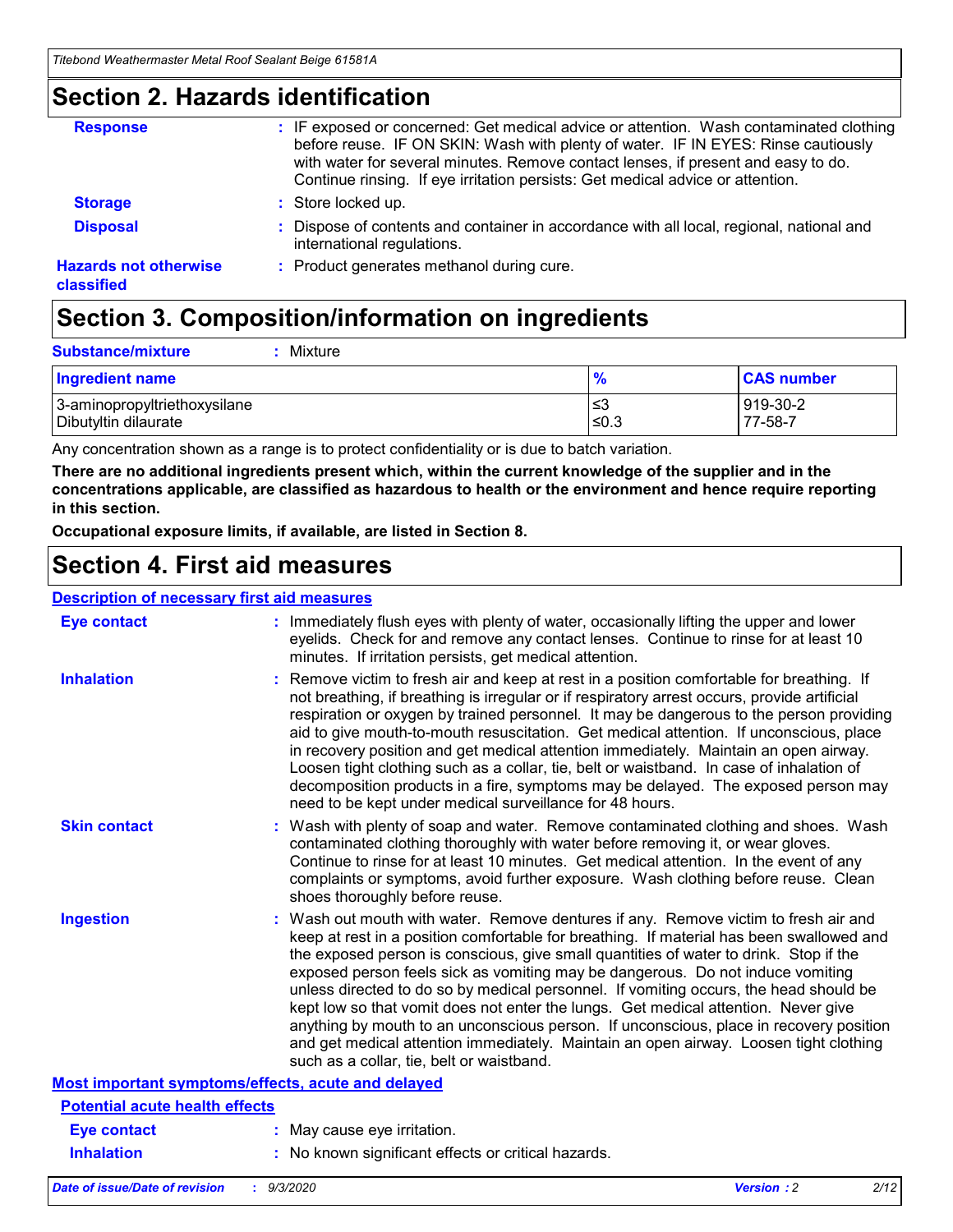| Titebond Weathermaster Metal Roof Sealant Beige 61581A |                                                                                                                                                                                                                                                                                                                                                                                                                 |
|--------------------------------------------------------|-----------------------------------------------------------------------------------------------------------------------------------------------------------------------------------------------------------------------------------------------------------------------------------------------------------------------------------------------------------------------------------------------------------------|
| <b>Section 4. First aid measures</b>                   |                                                                                                                                                                                                                                                                                                                                                                                                                 |
| <b>Skin contact</b>                                    | : May cause skin irritation.                                                                                                                                                                                                                                                                                                                                                                                    |
| <b>Ingestion</b>                                       | : No known significant effects or critical hazards.                                                                                                                                                                                                                                                                                                                                                             |
| <b>Over-exposure signs/symptoms</b>                    |                                                                                                                                                                                                                                                                                                                                                                                                                 |
| <b>Eye contact</b>                                     | : Adverse symptoms may include the following:<br>irritation<br>watering<br>redness                                                                                                                                                                                                                                                                                                                              |
| <b>Inhalation</b>                                      | : Adverse symptoms may include the following:<br>reduced fetal weight<br>increase in fetal deaths<br>skeletal malformations                                                                                                                                                                                                                                                                                     |
| <b>Skin contact</b>                                    | : Adverse symptoms may include the following:<br>irritation<br>redness<br>reduced fetal weight<br>increase in fetal deaths<br>skeletal malformations                                                                                                                                                                                                                                                            |
| <b>Ingestion</b>                                       | : Adverse symptoms may include the following:<br>reduced fetal weight<br>increase in fetal deaths<br>skeletal malformations                                                                                                                                                                                                                                                                                     |
|                                                        | Indication of immediate medical attention and special treatment needed, if necessary                                                                                                                                                                                                                                                                                                                            |
| <b>Notes to physician</b>                              | : In case of inhalation of decomposition products in a fire, symptoms may be delayed.<br>The exposed person may need to be kept under medical surveillance for 48 hours.                                                                                                                                                                                                                                        |
| <b>Specific treatments</b>                             | : No specific treatment.                                                                                                                                                                                                                                                                                                                                                                                        |
| <b>Protection of first-aiders</b>                      | : No action shall be taken involving any personal risk or without suitable training. If it is<br>suspected that fumes are still present, the rescuer should wear an appropriate mask or<br>self-contained breathing apparatus. It may be dangerous to the person providing aid to<br>give mouth-to-mouth resuscitation. Wash contaminated clothing thoroughly with water<br>before removing it, or wear gloves. |

**See toxicological information (Section 11)**

# **Section 5. Fire-fighting measures**

| <b>Extinguishing media</b>                               |                                                                                                                                                                                                     |
|----------------------------------------------------------|-----------------------------------------------------------------------------------------------------------------------------------------------------------------------------------------------------|
| <b>Suitable extinguishing</b><br>media                   | : Use an extinguishing agent suitable for the surrounding fire.                                                                                                                                     |
| <b>Unsuitable extinguishing</b><br>media                 | : None known.                                                                                                                                                                                       |
| <b>Specific hazards arising</b><br>from the chemical     | : In a fire or if heated, a pressure increase will occur and the container may burst.                                                                                                               |
| <b>Hazardous thermal</b><br>decomposition products       | : Decomposition products may include the following materials:<br>carbon dioxide<br>carbon monoxide<br>nitrogen oxides<br>metal oxide/oxides                                                         |
| <b>Special protective actions</b><br>for fire-fighters   | : Promptly isolate the scene by removing all persons from the vicinity of the incident if<br>there is a fire. No action shall be taken involving any personal risk or without suitable<br>training. |
| <b>Special protective</b><br>equipment for fire-fighters | Fire-fighters should wear appropriate protective equipment and self-contained breathing<br>apparatus (SCBA) with a full face-piece operated in positive pressure mode.                              |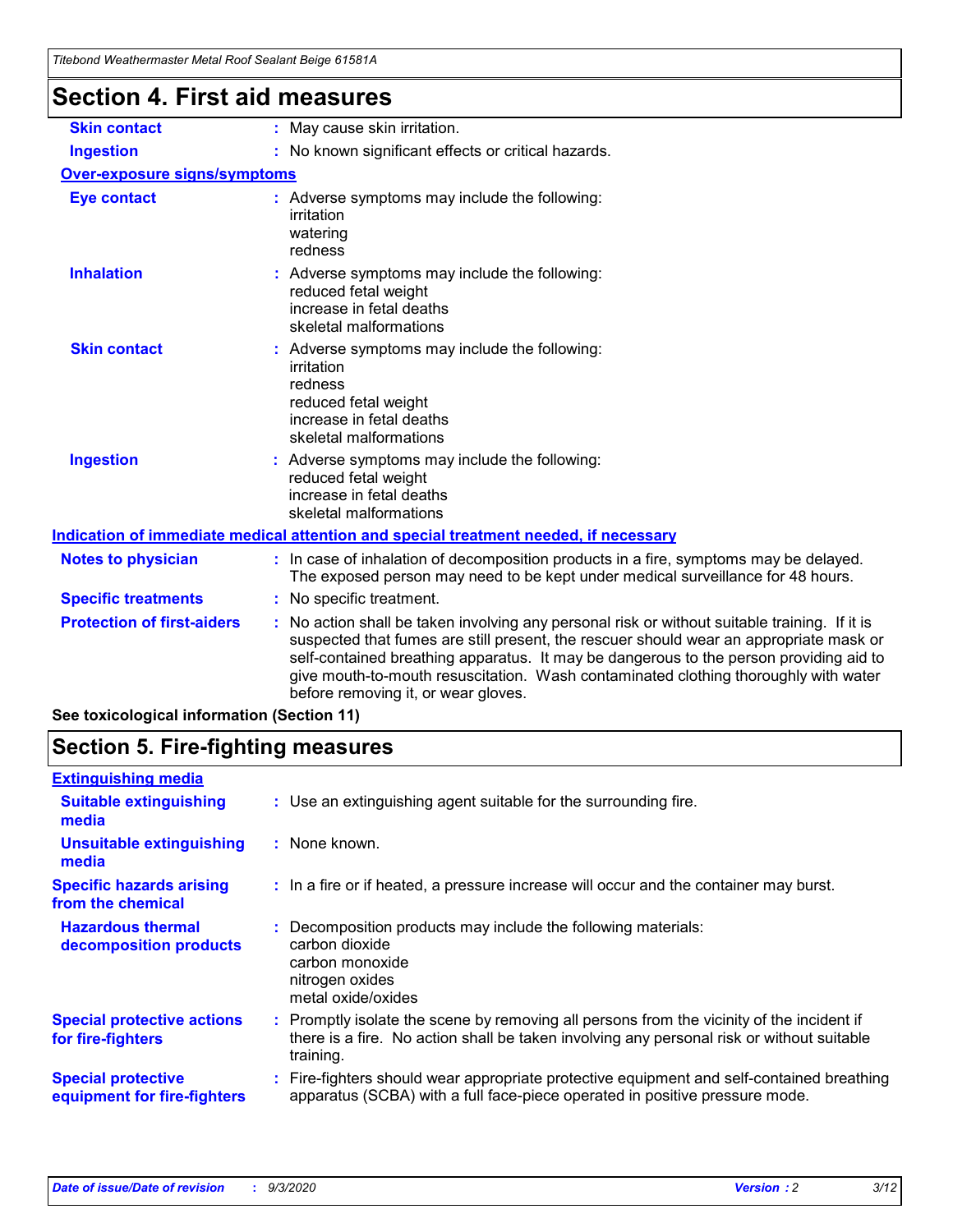### **Section 6. Accidental release measures**

|                                                              | <b>Personal precautions, protective equipment and emergency procedures</b>                                                                                                                                                                                                                                                                                                                                                                                                                                                                                                                                                                                                                                   |  |  |  |
|--------------------------------------------------------------|--------------------------------------------------------------------------------------------------------------------------------------------------------------------------------------------------------------------------------------------------------------------------------------------------------------------------------------------------------------------------------------------------------------------------------------------------------------------------------------------------------------------------------------------------------------------------------------------------------------------------------------------------------------------------------------------------------------|--|--|--|
| For non-emergency<br>personnel                               | : No action shall be taken involving any personal risk or without suitable training.<br>Evacuate surrounding areas. Keep unnecessary and unprotected personnel from<br>entering. Do not touch or walk through spilled material. Avoid breathing vapor or mist.<br>Provide adequate ventilation. Wear appropriate respirator when ventilation is<br>inadequate. Put on appropriate personal protective equipment.                                                                                                                                                                                                                                                                                             |  |  |  |
| For emergency responders                                     | : If specialized clothing is required to deal with the spillage, take note of any information in<br>Section 8 on suitable and unsuitable materials. See also the information in "For non-<br>emergency personnel".                                                                                                                                                                                                                                                                                                                                                                                                                                                                                           |  |  |  |
| <b>Environmental precautions</b>                             | : Avoid dispersal of spilled material and runoff and contact with soil, waterways, drains<br>and sewers. Inform the relevant authorities if the product has caused environmental<br>pollution (sewers, waterways, soil or air).                                                                                                                                                                                                                                                                                                                                                                                                                                                                              |  |  |  |
| <b>Methods and materials for containment and cleaning up</b> |                                                                                                                                                                                                                                                                                                                                                                                                                                                                                                                                                                                                                                                                                                              |  |  |  |
| <b>Small spill</b>                                           | : Stop leak if without risk. Move containers from spill area. Dilute with water and mop up<br>if water-soluble. Alternatively, or if water-insoluble, absorb with an inert dry material and<br>place in an appropriate waste disposal container. Dispose of via a licensed waste<br>disposal contractor.                                                                                                                                                                                                                                                                                                                                                                                                     |  |  |  |
| <b>Large spill</b>                                           | : Stop leak if without risk. Move containers from spill area. Approach release from<br>upwind. Prevent entry into sewers, water courses, basements or confined areas. Wash<br>spillages into an effluent treatment plant or proceed as follows. Contain and collect<br>spillage with non-combustible, absorbent material e.g. sand, earth, vermiculite or<br>diatomaceous earth and place in container for disposal according to local regulations<br>(see Section 13). Dispose of via a licensed waste disposal contractor. Contaminated<br>absorbent material may pose the same hazard as the spilled product. Note: see<br>Section 1 for emergency contact information and Section 13 for waste disposal. |  |  |  |

# **Section 7. Handling and storage**

#### **Precautions for safe handling**

| <b>Protective measures</b>                                                       | : Put on appropriate personal protective equipment (see Section 8). Persons with a<br>history of skin sensitization problems should not be employed in any process in which<br>this product is used. Avoid exposure - obtain special instructions before use. Avoid<br>exposure during pregnancy. Do not handle until all safety precautions have been read<br>and understood. Do not get in eyes or on skin or clothing. Do not ingest. Avoid<br>breathing vapor or mist. If during normal use the material presents a respiratory hazard,<br>use only with adequate ventilation or wear appropriate respirator. Keep in the original<br>container or an approved alternative made from a compatible material, kept tightly<br>closed when not in use. Empty containers retain product residue and can be hazardous.<br>Do not reuse container. |
|----------------------------------------------------------------------------------|--------------------------------------------------------------------------------------------------------------------------------------------------------------------------------------------------------------------------------------------------------------------------------------------------------------------------------------------------------------------------------------------------------------------------------------------------------------------------------------------------------------------------------------------------------------------------------------------------------------------------------------------------------------------------------------------------------------------------------------------------------------------------------------------------------------------------------------------------|
| <b>Advice on general</b><br>occupational hygiene                                 | : Eating, drinking and smoking should be prohibited in areas where this material is<br>handled, stored and processed. Workers should wash hands and face before eating,<br>drinking and smoking. Remove contaminated clothing and protective equipment before<br>entering eating areas. See also Section 8 for additional information on hygiene<br>measures.                                                                                                                                                                                                                                                                                                                                                                                                                                                                                    |
| <b>Conditions for safe storage,</b><br>including any<br><i>incompatibilities</i> | Store between the following temperatures: 0 to 120°C (32 to 248°F). Store in<br>accordance with local regulations. Store in original container protected from direct<br>sunlight in a dry, cool and well-ventilated area, away from incompatible materials (see<br>Section 10) and food and drink. Store locked up. Keep container tightly closed and<br>sealed until ready for use. Containers that have been opened must be carefully<br>resealed and kept upright to prevent leakage. Do not store in unlabeled containers.<br>Use appropriate containment to avoid environmental contamination. See Section 10 for<br>incompatible materials before handling or use.                                                                                                                                                                         |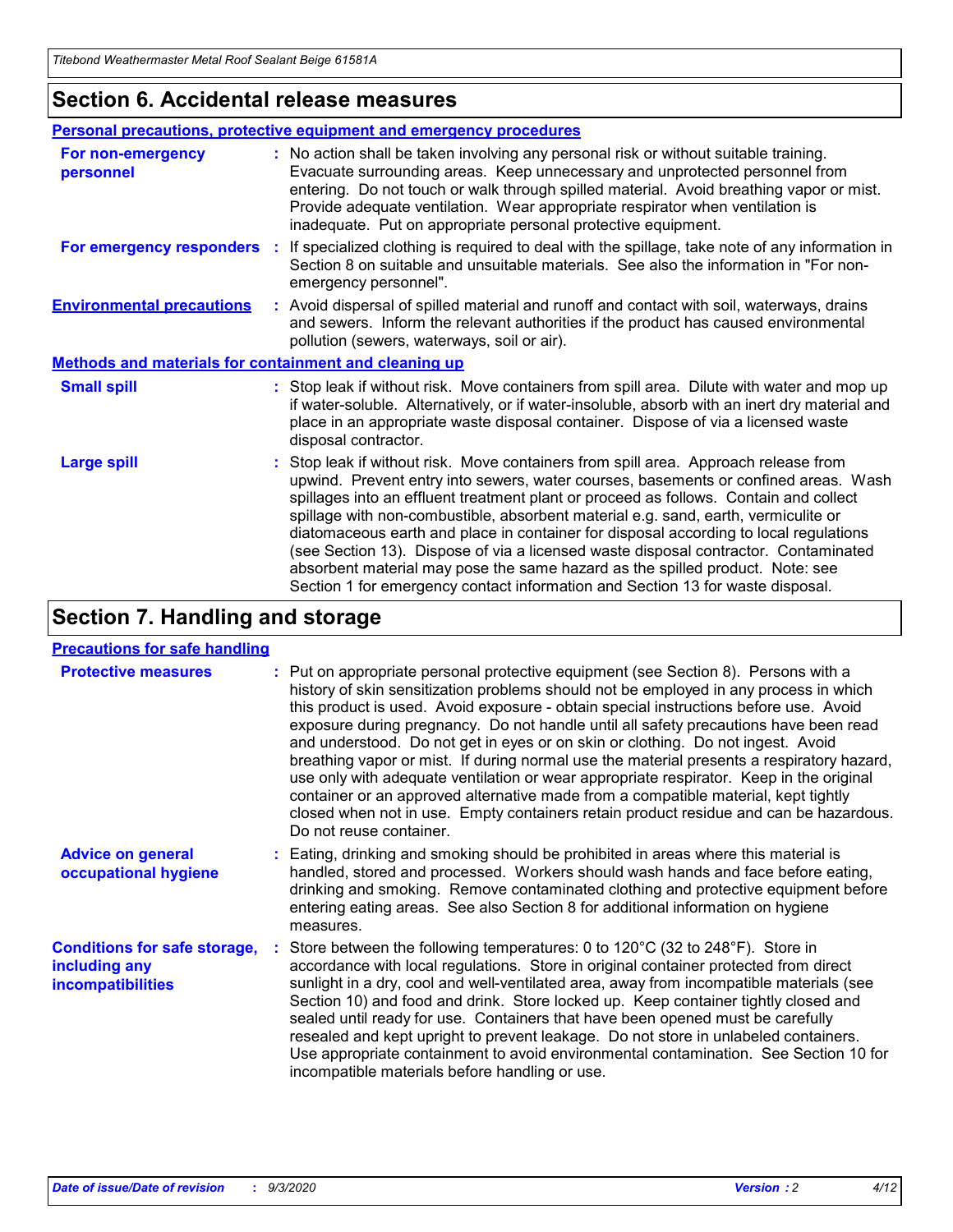# **Section 8. Exposure controls/personal protection**

#### **Control parameters**

#### **Occupational exposure limits**

| <b>Ingredient name</b>                               |    |                        | <b>Exposure limits</b>                                                                                                                                                                                                                                                                                                                                                                                                                                                                                                                                                                                                 |
|------------------------------------------------------|----|------------------------|------------------------------------------------------------------------------------------------------------------------------------------------------------------------------------------------------------------------------------------------------------------------------------------------------------------------------------------------------------------------------------------------------------------------------------------------------------------------------------------------------------------------------------------------------------------------------------------------------------------------|
| 3-aminopropyltriethoxysilane<br>Dibutyltin dilaurate |    |                        | None.<br>ACGIH TLV (United States, 3/2020). Absorbed through skin.<br>Notes: as Sn<br>TWA: $0.1 \text{ mg/m}^3$ , (as Sn) 8 hours.<br>STEL: 0.2 mg/m <sup>3</sup> , (as Sn) 15 minutes.<br>NIOSH REL (United States, 10/2016). Absorbed through skin.<br>Notes: as Sn<br>TWA: 0.1 mg/m <sup>3</sup> , (as Sn) 10 hours.<br>OSHA PEL (United States, 5/2018). Notes: as Sn<br>TWA: $0.1 \text{ mg/m}^3$ , (as Sn) 8 hours.<br>OSHA PEL 1989 (United States, 3/1989). Absorbed through skin.<br>Notes: measured as Sn<br>TWA: 0.1 mg/m <sup>3</sup> , (measured as Sn) 8 hours. Form: Organic                            |
| <b>Appropriate engineering</b><br>controls           |    |                        | : If user operations generate dust, fumes, gas, vapor or mist, use process enclosures,<br>local exhaust ventilation or other engineering controls to keep worker exposure to<br>airborne contaminants below any recommended or statutory limits.                                                                                                                                                                                                                                                                                                                                                                       |
| <b>Environmental exposure</b><br>controls            |    |                        | Emissions from ventilation or work process equipment should be checked to ensure<br>they comply with the requirements of environmental protection legislation. In some<br>cases, fume scrubbers, filters or engineering modifications to the process equipment<br>will be necessary to reduce emissions to acceptable levels.                                                                                                                                                                                                                                                                                          |
| <b>Individual protection measures</b>                |    |                        |                                                                                                                                                                                                                                                                                                                                                                                                                                                                                                                                                                                                                        |
| <b>Hygiene measures</b>                              |    |                        | : Wash hands, forearms and face thoroughly after handling chemical products, before<br>eating, smoking and using the lavatory and at the end of the working period.<br>Appropriate techniques should be used to remove potentially contaminated clothing.<br>Contaminated work clothing should not be allowed out of the workplace. Wash<br>contaminated clothing before reusing. Ensure that eyewash stations and safety<br>showers are close to the workstation location.                                                                                                                                            |
| <b>Eye/face protection</b>                           |    |                        | : Safety eyewear complying with an approved standard should be used when a risk<br>assessment indicates this is necessary to avoid exposure to liquid splashes, mists,<br>gases or dusts. If contact is possible, the following protection should be worn, unless<br>the assessment indicates a higher degree of protection: chemical splash goggles.                                                                                                                                                                                                                                                                  |
| <b>Skin protection</b>                               |    |                        |                                                                                                                                                                                                                                                                                                                                                                                                                                                                                                                                                                                                                        |
| <b>Hand protection</b>                               |    |                        | : Chemical-resistant, impervious gloves complying with an approved standard should be<br>worn at all times when handling chemical products if a risk assessment indicates this is<br>necessary. Considering the parameters specified by the glove manufacturer, check<br>during use that the gloves are still retaining their protective properties. It should be<br>noted that the time to breakthrough for any glove material may be different for different<br>glove manufacturers. In the case of mixtures, consisting of several substances, the<br>protection time of the gloves cannot be accurately estimated. |
| <b>Body protection</b>                               |    | handling this product. | Personal protective equipment for the body should be selected based on the task being<br>performed and the risks involved and should be approved by a specialist before                                                                                                                                                                                                                                                                                                                                                                                                                                                |
| <b>Other skin protection</b>                         |    |                        | : Appropriate footwear and any additional skin protection measures should be selected<br>based on the task being performed and the risks involved and should be approved by a<br>specialist before handling this product.                                                                                                                                                                                                                                                                                                                                                                                              |
| <b>Respiratory protection</b>                        | ÷. | aspects of use.        | Based on the hazard and potential for exposure, select a respirator that meets the<br>appropriate standard or certification. Respirators must be used according to a<br>respiratory protection program to ensure proper fitting, training, and other important                                                                                                                                                                                                                                                                                                                                                         |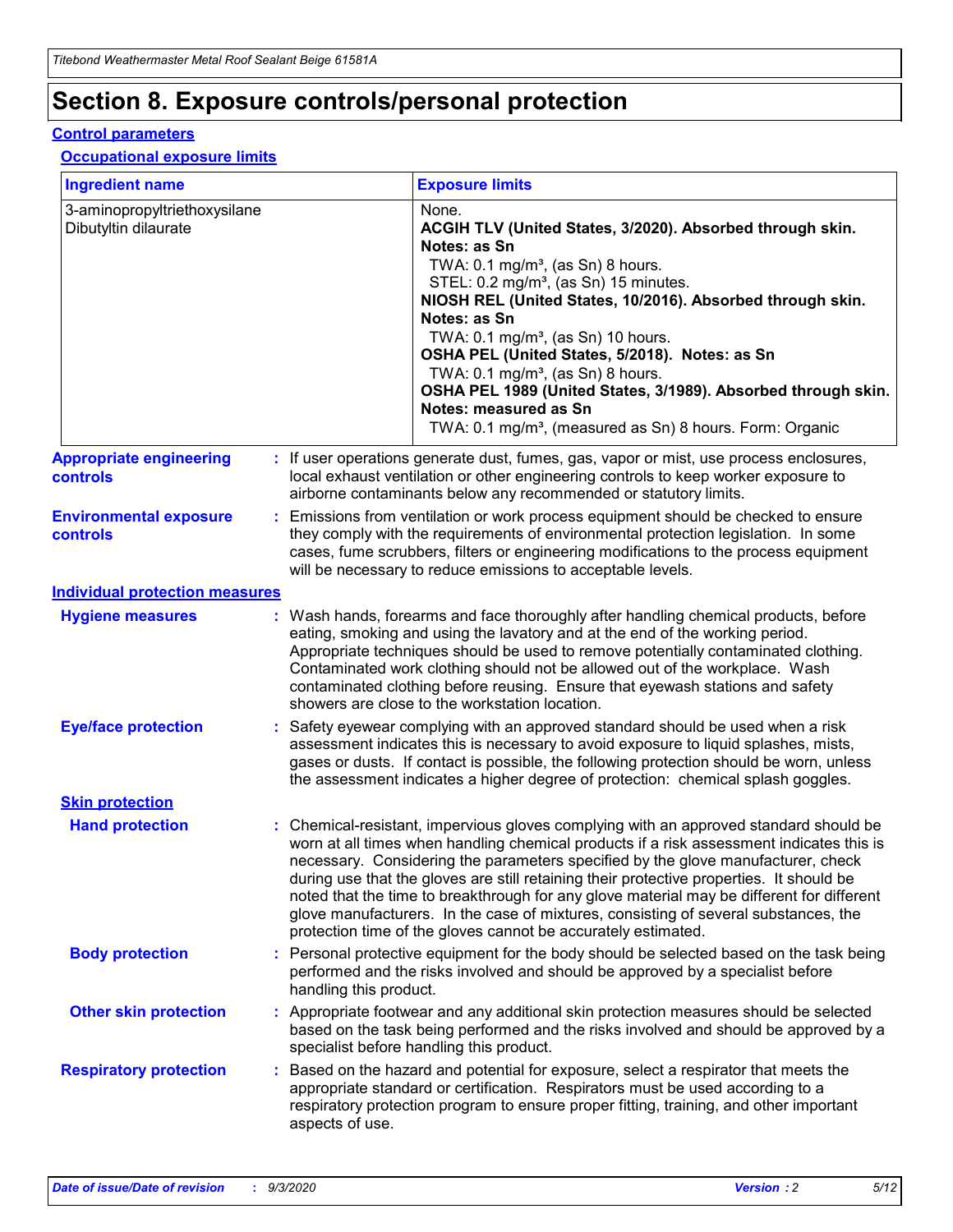### **Section 9. Physical and chemical properties**

#### **Appearance**

| <b>Physical state</b>                             | : Liquid. [Paste.]                                              |
|---------------------------------------------------|-----------------------------------------------------------------|
| <b>Color</b>                                      | Beige.                                                          |
| Odor                                              | Characteristic.                                                 |
| <b>Odor threshold</b>                             | Not available.                                                  |
| рH                                                | Not applicable.                                                 |
| <b>Melting point</b>                              | : Not available.                                                |
| <b>Boiling point</b>                              | >200°C (>392°F)                                                 |
| <b>Flash point</b>                                | Closed cup: >200°C (>392°F) [Setaflash.]                        |
| <b>Evaporation rate</b>                           | $:$ >1 (butyl acetate = 1)                                      |
| <b>Flammability (solid, gas)</b>                  | : Not available.                                                |
| Lower and upper explosive<br>(flammable) limits   | : Not available.                                                |
| <b>VOC (less water, less)</b><br>exempt solvents) | : 0 g/l                                                         |
| <b>Volatility</b>                                 | $: 0\%$ (w/w)                                                   |
| <b>Vapor density</b>                              | Not available.                                                  |
| <b>Relative density</b>                           | $\mathbf{1}$ $\mathbf{\sqrt{432}}$                              |
| <b>Solubility</b>                                 | Insoluble in the following materials: cold water and hot water. |
| <b>Solubility in water</b>                        | Not available.                                                  |
| <b>Partition coefficient: n-</b><br>octanol/water | $:$ Not available.                                              |
| <b>Auto-ignition temperature</b>                  | : Not available.                                                |
| <b>Decomposition temperature</b>                  | : Not available.                                                |
| <b>Viscosity</b>                                  | $:$ Not available.                                              |

### **Section 10. Stability and reactivity**

| <b>Reactivity</b>                            |    | : No specific test data related to reactivity available for this product or its ingredients.            |
|----------------------------------------------|----|---------------------------------------------------------------------------------------------------------|
| <b>Chemical stability</b>                    |    | : The product is stable.                                                                                |
| <b>Possibility of hazardous</b><br>reactions |    | : Under normal conditions of storage and use, hazardous reactions will not occur.                       |
| <b>Conditions to avoid</b>                   |    | : No specific data.                                                                                     |
| <b>Incompatible materials</b>                | ٠. | No specific data.                                                                                       |
| <b>Hazardous decomposition</b><br>products   | ÷. | Under normal conditions of storage and use, hazardous decomposition products should<br>not be produced. |

# **Section 11. Toxicological information**

#### **Information on toxicological effects**

#### **Acute toxicity**

| <b>Product/ingredient name</b> | <b>Result</b>           | <b>Species</b> | <b>Dose</b>                | <b>Exposure</b> |
|--------------------------------|-------------------------|----------------|----------------------------|-----------------|
| 3-aminopropyltriethoxysilane   | <b>ILD50 Dermal</b>     | Rabbit         | 4.29 g/kg                  |                 |
| Dibutyltin dilaurate           | ILD50 Oral<br>LD50 Oral | Rat<br>Rat     | $1.57$ g/kg<br>175 $mg/kg$ |                 |
|                                |                         |                |                            |                 |

**Irritation/Corrosion**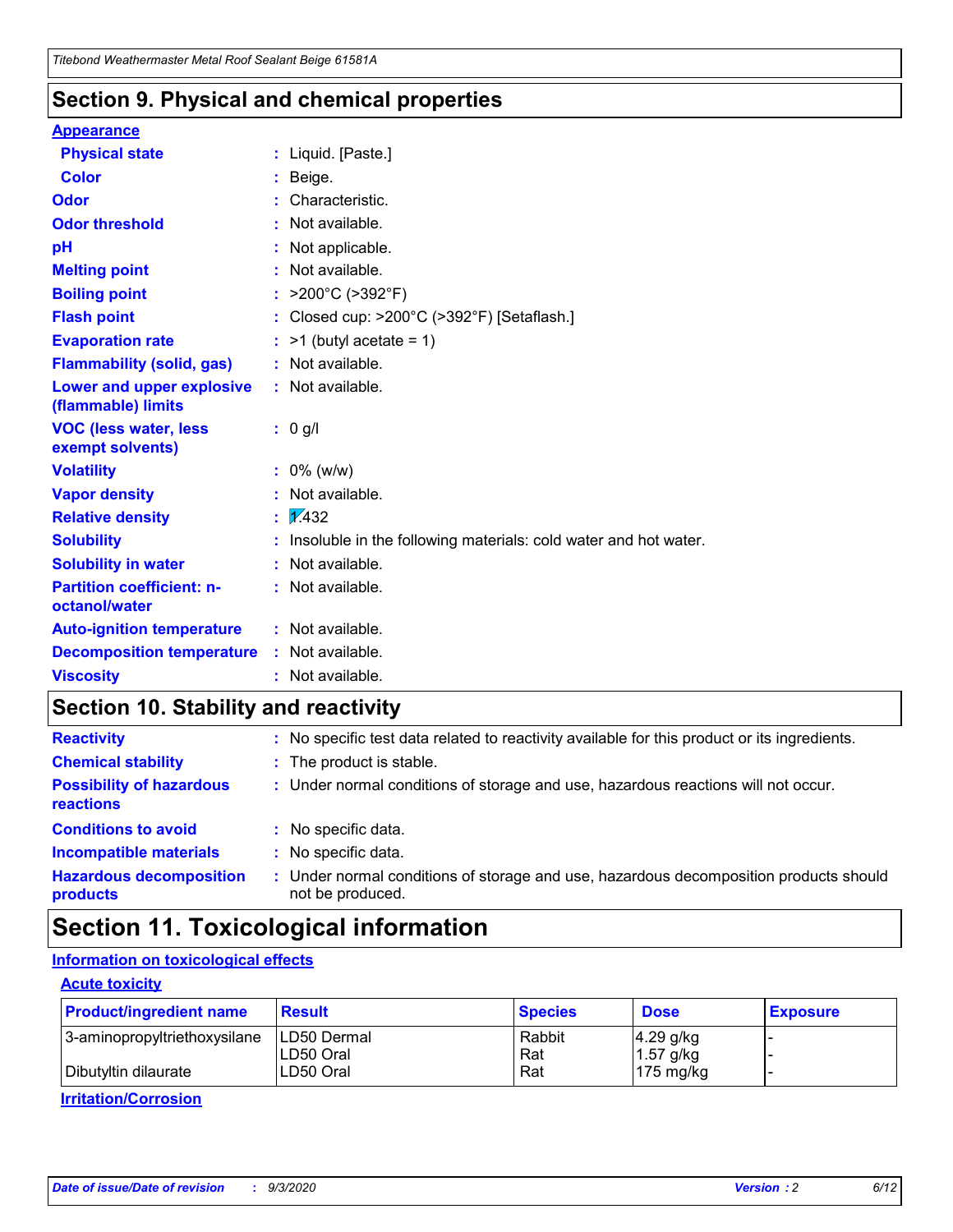# **Section 11. Toxicological information**

| <b>Product/ingredient name</b> | <b>Result</b>                 | <b>Species</b> | <b>Score</b> | <b>Exposure</b>    | <b>Observation</b>       |
|--------------------------------|-------------------------------|----------------|--------------|--------------------|--------------------------|
| 3-aminopropyltriethoxysilane   | Eyes - Mild irritant          | Rabbit         |              | $100 \text{ mg}$   |                          |
|                                | Eyes - Severe irritant        | Rabbit         |              | 24 hours 750       |                          |
|                                |                               |                |              | ug                 |                          |
|                                | <b>Skin - Severe irritant</b> | Rabbit         |              | 24 hours 5         | $\overline{\phantom{0}}$ |
| Dibutyltin dilaurate           | Eyes - Moderate irritant      | Rabbit         |              | mg<br>24 hours 100 |                          |
|                                |                               |                |              | mg                 |                          |
|                                | Skin - Severe irritant        | Rabbit         |              | 500 mg             | -                        |

#### **Sensitization**

Not available.

#### **Mutagenicity**

Not available.

#### **Carcinogenicity**

Not available.

#### **Reproductive toxicity**

Not available.

#### **Teratogenicity**

Not available.

#### **Specific target organ toxicity (single exposure)**

Not available.

#### **Specific target organ toxicity (repeated exposure)**

| <b>Name</b>                                                                  |                                                                                                                             | <b>Category</b>                                     | <b>Route of</b><br>exposure | <b>Target organs</b> |  |  |
|------------------------------------------------------------------------------|-----------------------------------------------------------------------------------------------------------------------------|-----------------------------------------------------|-----------------------------|----------------------|--|--|
| Dibutyltin dilaurate                                                         |                                                                                                                             | Category 1                                          |                             | respiratory system   |  |  |
| <b>Aspiration hazard</b><br>Not available.                                   |                                                                                                                             |                                                     |                             |                      |  |  |
| <b>Information on the likely</b><br>routes of exposure                       | : Not available.                                                                                                            |                                                     |                             |                      |  |  |
| <b>Potential acute health effects</b>                                        |                                                                                                                             |                                                     |                             |                      |  |  |
| <b>Eye contact</b>                                                           | : May cause eye irritation.                                                                                                 |                                                     |                             |                      |  |  |
| <b>Inhalation</b>                                                            |                                                                                                                             | : No known significant effects or critical hazards. |                             |                      |  |  |
| <b>Skin contact</b>                                                          |                                                                                                                             | : May cause skin irritation.                        |                             |                      |  |  |
| <b>Ingestion</b>                                                             |                                                                                                                             | : No known significant effects or critical hazards. |                             |                      |  |  |
| Symptoms related to the physical, chemical and toxicological characteristics |                                                                                                                             |                                                     |                             |                      |  |  |
| <b>Eye contact</b>                                                           | : Adverse symptoms may include the following:<br>irritation<br>watering<br>redness                                          |                                                     |                             |                      |  |  |
| <b>Inhalation</b>                                                            | : Adverse symptoms may include the following:<br>reduced fetal weight<br>increase in fetal deaths<br>skeletal malformations |                                                     |                             |                      |  |  |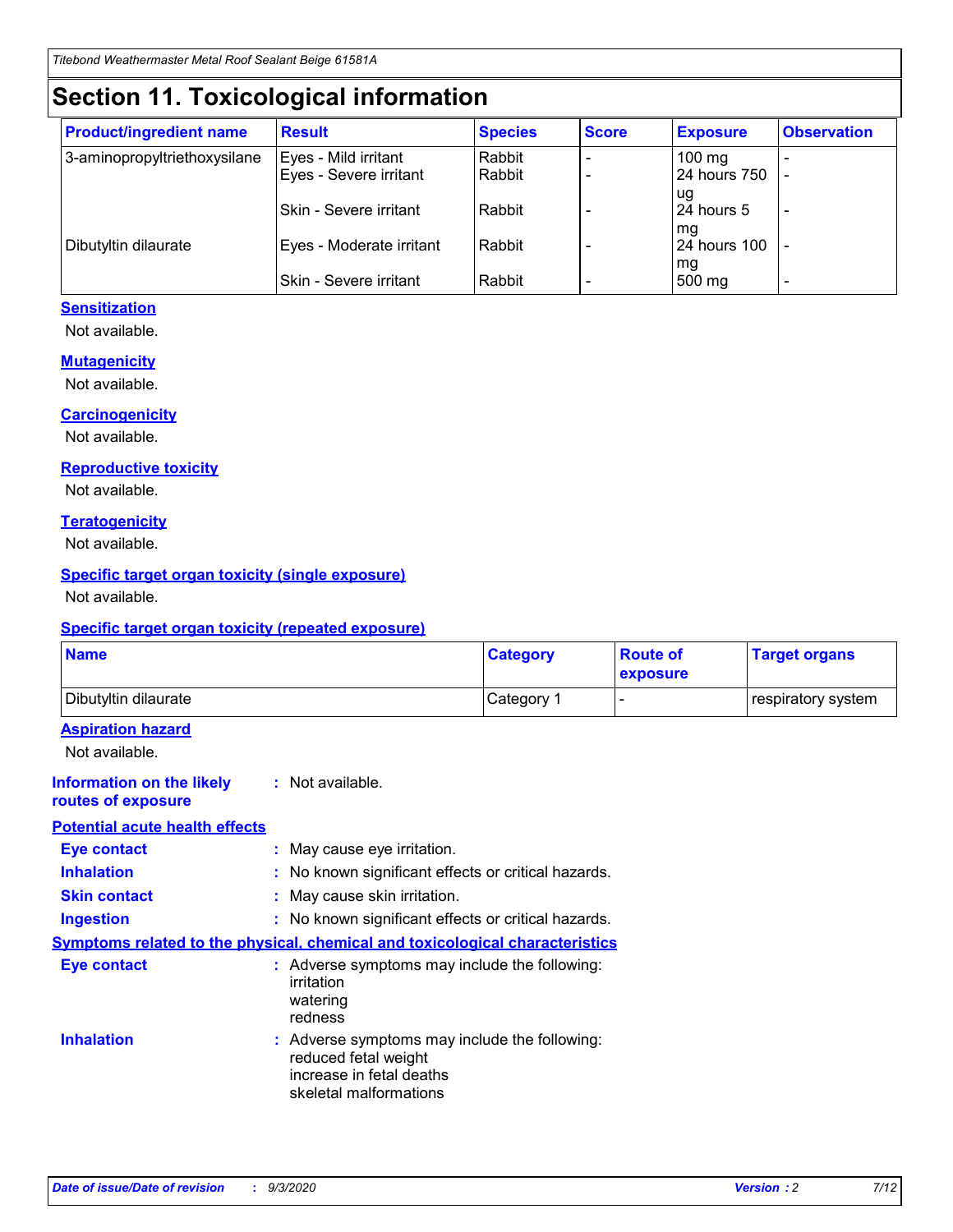*Titebond Weathermaster Metal Roof Sealant Beige 61581A*

# **Section 11. Toxicological information**

| <b>Skin contact</b>                     | : Adverse symptoms may include the following:<br>irritation                                            |
|-----------------------------------------|--------------------------------------------------------------------------------------------------------|
|                                         | redness                                                                                                |
|                                         | reduced fetal weight                                                                                   |
|                                         | increase in fetal deaths                                                                               |
|                                         | skeletal malformations                                                                                 |
| <b>Ingestion</b>                        | : Adverse symptoms may include the following:<br>reduced fetal weight                                  |
|                                         | increase in fetal deaths                                                                               |
|                                         | skeletal malformations                                                                                 |
|                                         | Delayed and immediate effects and also chronic effects from short and long term exposure               |
| <b>Short term exposure</b>              |                                                                                                        |
| <b>Potential immediate</b><br>effects   | : Not available.                                                                                       |
| <b>Potential delayed effects</b>        | : Not available.                                                                                       |
| Long term exposure                      |                                                                                                        |
| <b>Potential immediate</b><br>effects   | : Not available.                                                                                       |
| <b>Potential delayed effects</b>        | : Not available.                                                                                       |
| <b>Potential chronic health effects</b> |                                                                                                        |
| Not available.                          |                                                                                                        |
| <b>General</b>                          | Once sensitized, a severe allergic reaction may occur when subsequently exposed to<br>very low levels. |
| <b>Carcinogenicity</b>                  | No known significant effects or critical hazards.                                                      |
| <b>Mutagenicity</b>                     | : No known significant effects or critical hazards.                                                    |
| <b>Teratogenicity</b>                   | May damage the unborn child.                                                                           |
| <b>Developmental effects</b>            | : No known significant effects or critical hazards.                                                    |
| <b>Fertility effects</b>                | : May damage fertility.                                                                                |
| <b>Numerical measures of toxicity</b>   |                                                                                                        |
| <b>Acute toxicity estimates</b>         |                                                                                                        |
| Not ovoilable                           |                                                                                                        |

Not available.

# **Section 12. Ecological information**

#### **Toxicity**

| <b>Product/ingredient name</b> | <b>Result</b>                                       | <b>Species</b>               | <b>Exposure</b>       |
|--------------------------------|-----------------------------------------------------|------------------------------|-----------------------|
| Dibutyltin dilaurate           | $ CC50>3$ mg/l<br>Chronic EC10 > 2 mg/l Fresh water | Algae<br>Algae - Desmodesmus | 72 hours<br>196 hours |
|                                |                                                     | <b>I</b> subspicatus         |                       |

#### **Persistence and degradability**

| <b>Product/ingredient name</b> | <b>Test</b>                                                                    | <b>Result</b>  |                   | <b>Dose</b> | <b>Inoculum</b>         |
|--------------------------------|--------------------------------------------------------------------------------|----------------|-------------------|-------------|-------------------------|
| Dibutyltin dilaurate           | OECD 301F<br>Ready<br>Biodegradability -<br>Manometric<br>Respirometry<br>Test | 23 % - 28 days |                   |             |                         |
| <b>Product/ingredient name</b> | <b>Aquatic half-life</b>                                                       |                | <b>Photolysis</b> |             | <b>Biodegradability</b> |
| Dibutyltin dilaurate           |                                                                                |                |                   |             | <b>Inherent</b>         |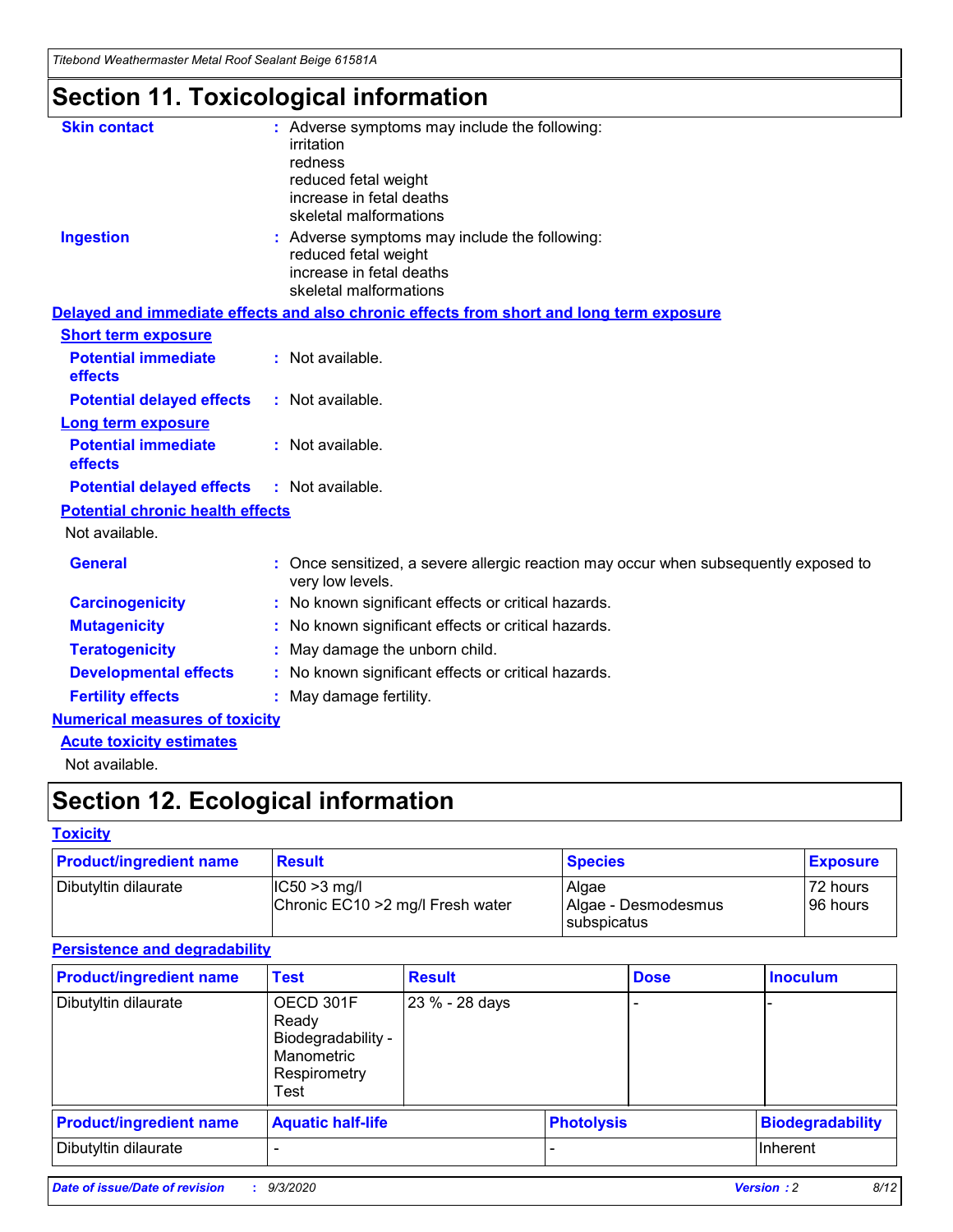# **Section 12. Ecological information**

#### **Bioaccumulative potential**

| <b>Product/ingredient name</b> | $\mathsf{LogP}_\mathsf{ow}$ | <b>BCF</b> | <b>Potential</b> |
|--------------------------------|-----------------------------|------------|------------------|
| 3-aminopropyltriethoxysilane   | $1.\overline{7}$            | 3.4        | low              |
| Dibutyltin dilaurate           | 4.44                        | 2.91       | low              |

#### **Mobility in soil**

| <b>Soil/water partition</b> | : Not available. |  |
|-----------------------------|------------------|--|
| <b>coefficient (Koc)</b>    |                  |  |

#### **Other adverse effects** : No known significant effects or critical hazards.

### **Section 13. Disposal considerations**

**Disposal methods :**

The generation of waste should be avoided or minimized wherever possible. Disposal of this product, solutions and any by-products should at all times comply with the requirements of environmental protection and waste disposal legislation and any regional local authority requirements. Dispose of surplus and non-recyclable products via a licensed waste disposal contractor. Waste should not be disposed of untreated to the sewer unless fully compliant with the requirements of all authorities with jurisdiction. Waste packaging should be recycled. Incineration or landfill should only be considered when recycling is not feasible. This material and its container must be disposed of in a safe way. Care should be taken when handling emptied containers that have not been cleaned or rinsed out. Empty containers or liners may retain some product residues. Avoid dispersal of spilled material and runoff and contact with soil, waterways, drains and sewers.

### **Section 14. Transport information**

|                                      | <b>DOT</b><br><b>Classification</b> | <b>TDG</b><br><b>Classification</b> | <b>Mexico</b><br><b>Classification</b> | <b>ADR/RID</b>           | <b>IMDG</b>              | <b>IATA</b>    |
|--------------------------------------|-------------------------------------|-------------------------------------|----------------------------------------|--------------------------|--------------------------|----------------|
| <b>UN number</b>                     | Not regulated.                      | Not regulated.                      | Not regulated.                         | Not regulated.           | Not regulated.           | Not regulated. |
| <b>UN proper</b><br>shipping name    |                                     |                                     |                                        |                          |                          |                |
| <b>Transport</b><br>hazard class(es) |                                     | $\overline{\phantom{0}}$            | $\qquad \qquad \blacksquare$           | $\overline{\phantom{0}}$ | $\overline{\phantom{0}}$ |                |
| <b>Packing group</b>                 |                                     |                                     |                                        |                          |                          |                |
| <b>Environmental</b><br>hazards      | No.                                 | No.                                 | No.                                    | No.                      | No.                      | No.            |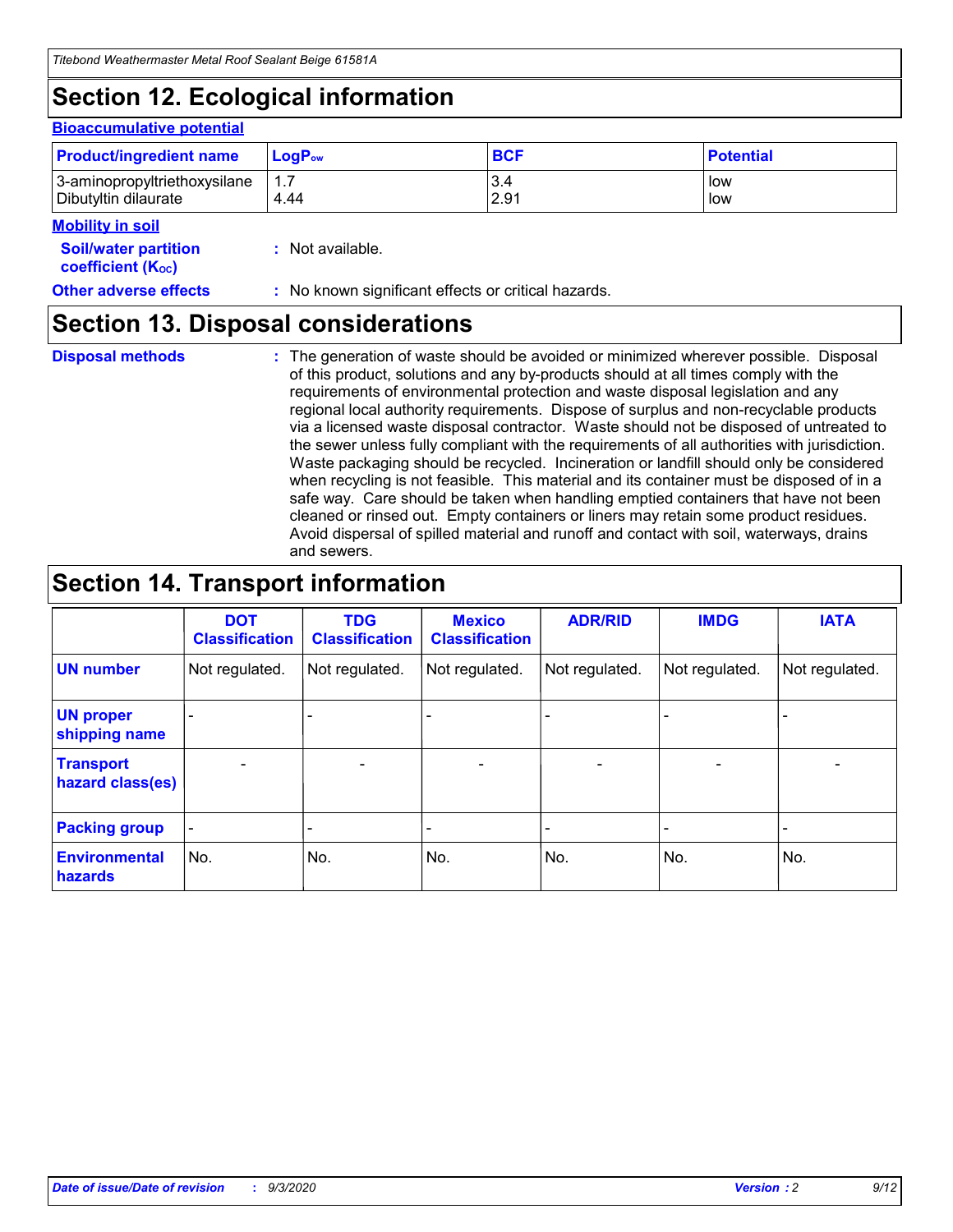# **Section 15. Regulatory information**

#### **U.S. Federal regulations**

#### **SARA 302/304**

#### **Composition/information on ingredients**

No products were found.

| SARA 304 RQ | Not applicable. |
|-------------|-----------------|
|-------------|-----------------|

#### **SARA 311/312**

**Classification :** EYE IRRITATION - Category 2B SKIN SENSITIZATION - Category 1 TOXIC TO REPRODUCTION - Category 1B HNOC - Product generates methanol during cure.

#### **Composition/information on ingredients**

| <b>Name</b>                  | $\frac{9}{6}$ | <b>Classification</b>                                                                                                                                                                                                                                                                                      |
|------------------------------|---------------|------------------------------------------------------------------------------------------------------------------------------------------------------------------------------------------------------------------------------------------------------------------------------------------------------------|
| 3-aminopropyltriethoxysilane | $\leq$ 3      | <b>FLAMMABLE LIQUIDS - Category 4</b><br><b>ACUTE TOXICITY (oral) - Category 4</b><br><b>SKIN IRRITATION - Category 2</b><br>EYE IRRITATION - Category 2A                                                                                                                                                  |
| Dibutyltin dilaurate         | ≤0.3          | <b>ACUTE TOXICITY (oral) - Category 3</b><br>SKIN CORROSION - Category 1C<br>SERIOUS EYE DAMAGE - Category 1<br>SKIN SENSITIZATION - Category 1<br><b>GERM CELL MUTAGENICITY - Category 2</b><br>TOXIC TO REPRODUCTION - Category 1B<br>SPECIFIC TARGET ORGAN TOXICITY (REPEATED<br>EXPOSURE) - Category 1 |

#### **State regulations**

**Massachusetts :**

: None of the components are listed.

**New York :** None of the components are listed. **New Jersey :** None of the components are listed.

**Pennsylvania :** None of the components are listed.

#### **California Prop. 65**

WARNING: This product can expose you to methanol, which is known to the State of California to cause birth defects or other reproductive harm. For more information go to www.P65Warnings.ca.gov.

| Ingredient name | No significant risk<br>level | <b>Maximum</b><br>acceptable dosage<br><b>level</b> |
|-----------------|------------------------------|-----------------------------------------------------|
| methanol        |                              | Yes.                                                |

#### **International regulations**

**Chemical Weapon Convention List Schedules I, II & III Chemicals** Not listed.

#### **Montreal Protocol**

Not listed.

**Stockholm Convention on Persistent Organic Pollutants**

Not listed.

**UNECE Aarhus Protocol on POPs and Heavy Metals** Not listed.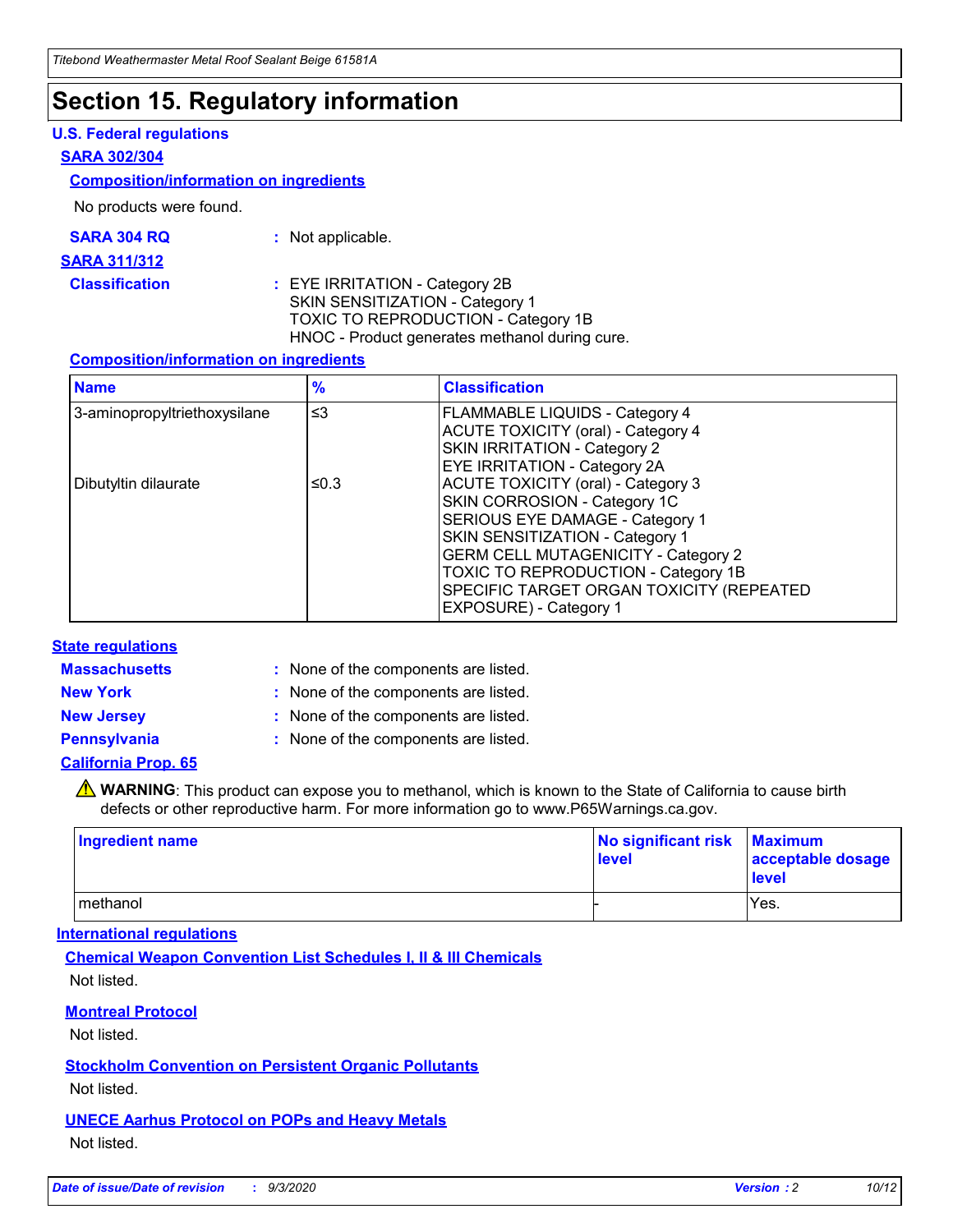# **Section 15. Regulatory information**

#### **Inventory list**

- 
- **China :** Not determined.

**United States TSCA 8(b) inventory**

**:** All components are active or exempted.

# **Section 16. Other information**

**Hazardous Material Information System (U.S.A.)**



**Caution: HMIS® ratings are based on a 0-4 rating scale, with 0 representing minimal hazards or risks, and 4 representing significant hazards or risks. Although HMIS® ratings and the associated label are not required on SDSs or products leaving a facility under 29 CFR 1910.1200, the preparer may choose to provide them. HMIS® ratings are to be used with a fully implemented HMIS® program. HMIS® is a registered trademark and service mark of the American Coatings Association, Inc.**

**The customer is responsible for determining the PPE code for this material. For more information on HMIS® Personal Protective Equipment (PPE) codes, consult the HMIS® Implementation Manual.**

**National Fire Protection Association (U.S.A.)**



**Reprinted with permission from NFPA 704-2001, Identification of the Hazards of Materials for Emergency Response Copyright ©1997, National Fire Protection Association, Quincy, MA 02269. This reprinted material is not the complete and official position of the National Fire Protection Association, on the referenced subject which is represented only by the standard in its entirety.**

**Copyright ©2001, National Fire Protection Association, Quincy, MA 02269. This warning system is intended to be interpreted and applied only by properly trained individuals to identify fire, health and reactivity hazards of chemicals. The user is referred to certain limited number of chemicals with recommended classifications in NFPA 49 and NFPA 325, which would be used as a guideline only. Whether the chemicals are classified by NFPA or not, anyone using the 704 systems to classify chemicals does so at their own risk.**

#### **Procedure used to derive the classification**

| <b>Classification</b>                                                                                         | <b>Justification</b>                                  |
|---------------------------------------------------------------------------------------------------------------|-------------------------------------------------------|
| <b>EYE IRRITATION - Category 2B</b><br>SKIN SENSITIZATION - Category 1<br>TOXIC TO REPRODUCTION - Category 1B | Expert judgment<br>Expert judgment<br>Expert judgment |
| <b>History</b>                                                                                                |                                                       |

| .                                 |             |
|-----------------------------------|-------------|
| <b>Date of printing</b>           | : 4/22/2022 |
| Date of issue/Date of<br>revision | : 9/3/2020  |
| Date of previous issue            | : 9/3/2020  |
| <b>Version</b>                    | $\cdot$ 2   |
|                                   |             |